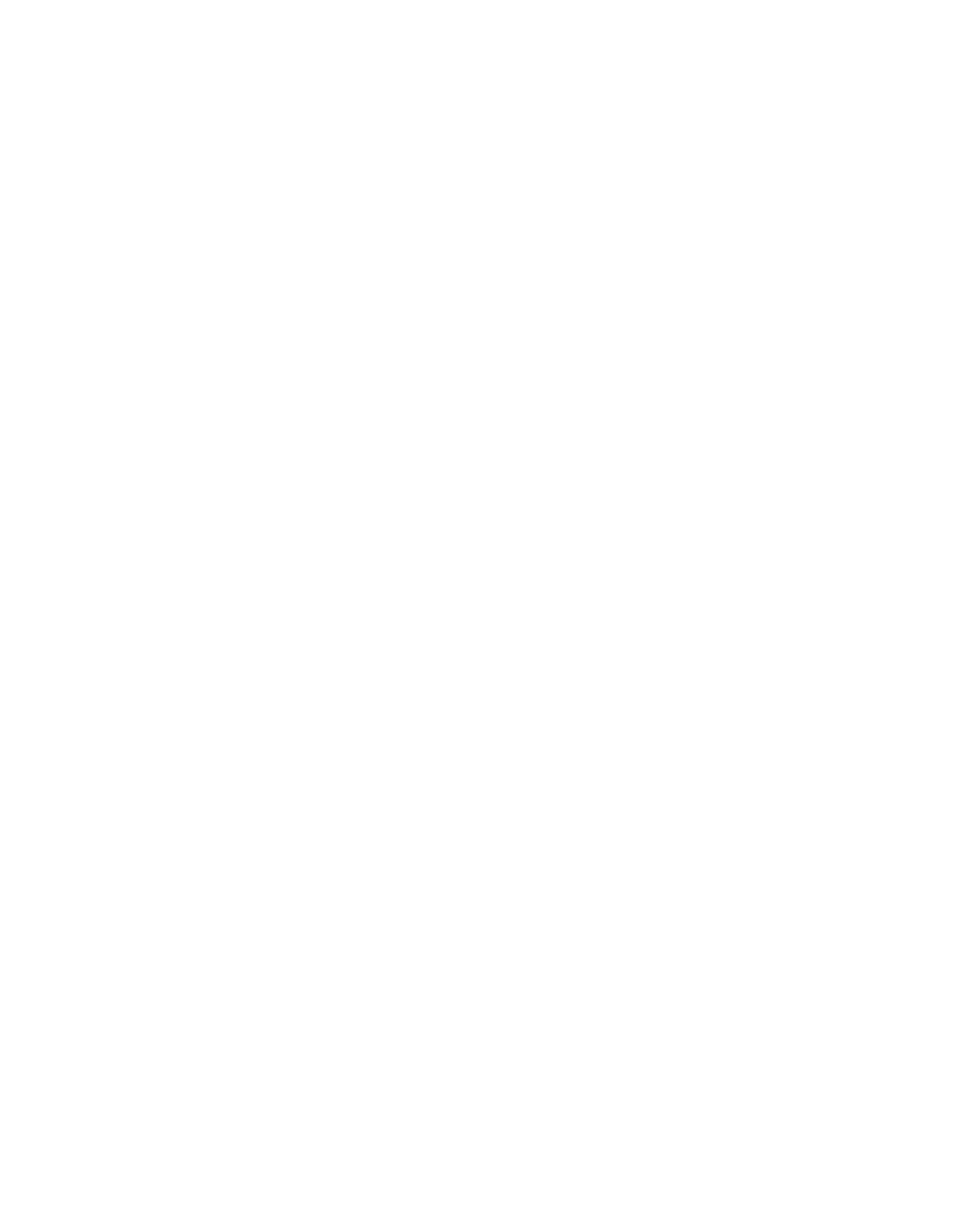## **I. Introduction**

#### **Purpose**

The purpose of this report is to demonstrate agency compliance with requirements of [WAC](http://apps.leg.wa.gov/wac/default.aspx?cite=200-380)  [200-380.](http://apps.leg.wa.gov/wac/default.aspx?cite=200-380) The 2018 Consolidated Print Management Strategy Status Report provides a snapshot of progress on the statewide implementation of print management strategies.

[RCW 43.19.742](http://app.leg.wa.gov/RCW/default.aspx?cite=43.19.742) directs the Washington State Department of Enterprise Services to adopt guidelines and a print management rule for statewide use *"to improve the efficiency and minimize the costs of agency-based printing*…."

[WAC 200-380](http://apps.leg.wa.gov/wac/default.aspx?cite=200-380) directs state agencies to:

- 1. Adopt agency-wide policies, standards, and procedures governing the management of their print operations
- 2. Determine baseline print costs using life cycle cost analysis as defined by [RCW](http://apps.leg.wa.gov/rcw/default.aspx?Cite=39.26.010)  [39.26.010\(14\)](http://apps.leg.wa.gov/rcw/default.aspx?Cite=39.26.010)
- 3. Submit annually an agency print management strategy report to Enterprise Services

In 2016, Enterprise Services and the Office of Financial Management jointly agreed to specific audit recommendations to improve state agency implementation of print management in the [2016 Ensuring Economical and Efficient Printing Performance Audit.](http://portal.sao.wa.gov/ReportSearch/Home/ViewReportFile?arn=1017881&isFinding=false&sp=false) Enterprise Services is providing this 2018 Consolidated Print Management Strategy Status Report to comply with recommendations 5-8 related to print management, of the performance audit:

- 5. Publishing each agency's progress on implementing the state's print management requirements so that the Governor, Legislature, and public can monitor their progress
- 6. Continuing to reach out to agencies to ensure they are aware of the state's print management requirements and guidelines
- 7. Requesting that agencies report their baseline printing costs and how those costs have changed over time as a result of print management efforts
- 8. Continuing to offer training and assistance to agency personnel on print management

#### **Key Terms**

The term *agency* is defined in [RCW 39.26.010\(1\)](http://app.leg.wa.gov/rcw/default.aspx?cite=39.26.010) as: "any state office or activity of the executive and judicial branches of state government, including state agencies, departments, offices, divisions, boards, commissions, institutions of higher education as defined in RCW [28B.10.016,](http://apps.leg.wa.gov/RCW/default.aspx?cite=28B.10.016) and correctional and other types of institutions."

*Print management* is the overarching general term that applies to the management of all agency printing operations, including agency self-service and supplier generated printed material, services, and/or equipment.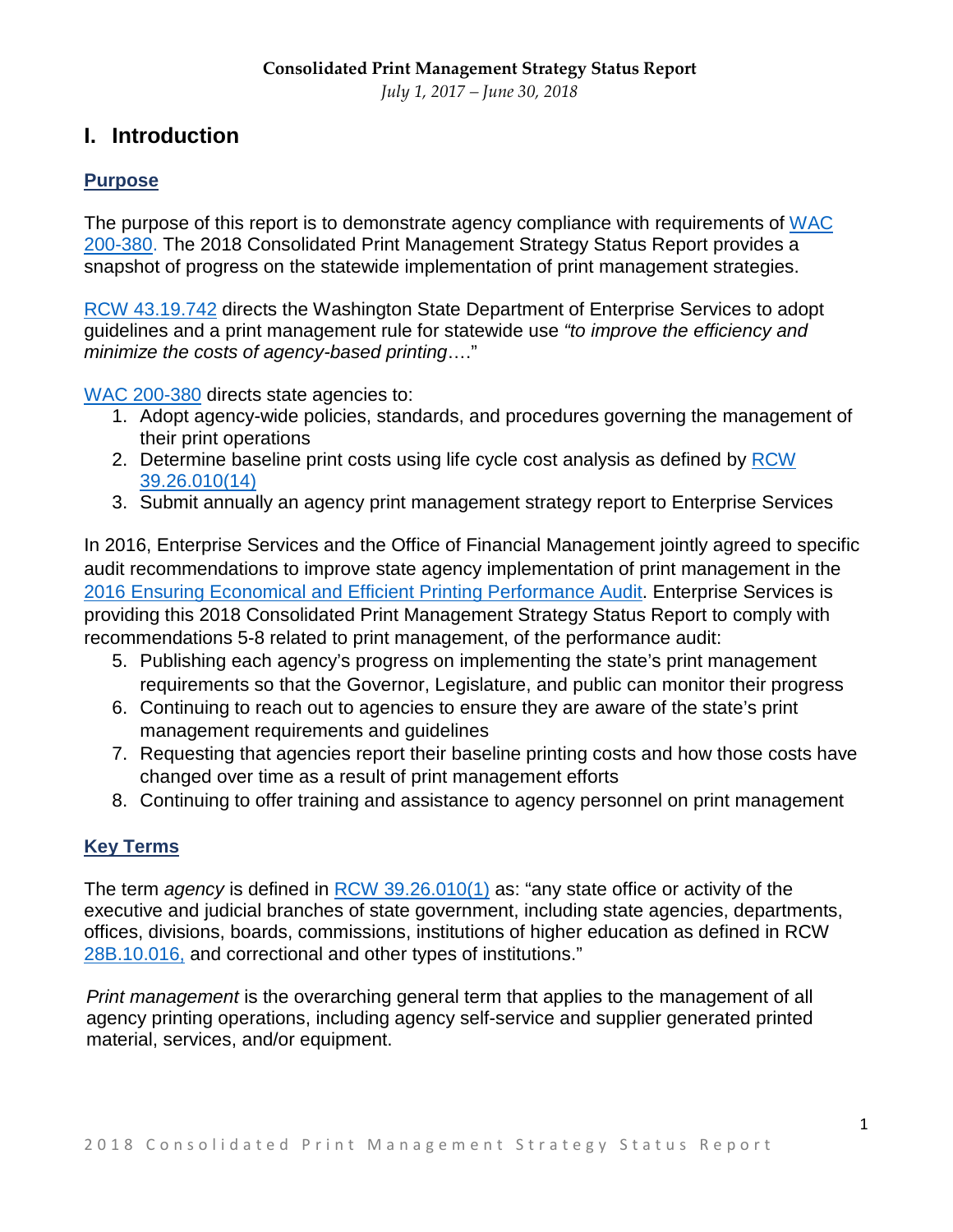*July 1, 2017 – June 30, 2018*

In addition, [RCW 43.19.733\(3\)](http://apps.leg.wa.gov/RCW/default.aspx?cite=43.19.733), states that "all state agencies with total annual average fulltime equivalent staff that exceeds one thousand as determined by the office of financial management shall utilize print management services …". Information about this aspect of operations is included in the individual reports.

An agency *in-plant printing operation* has dedicated paid staff and equipment producing a variety of products for internal and/or external use with a fee structure. Some operate at cost recovery and others with an allocation or appropriation. For some, most of the work is for internal customers, while others produce products primarily for external customers, or a combination of both.

*Baseline print costs* include internal use print as well as print procurement.

*Internal use print* or *agency-based printing* means an agency's internal printing, which does not require a private sector print shop or another state agency print shop. It typically includes:

- Day-to-day administrative printing
- Managed print services contracts (required for agencies with 1,000 or more employees)
- Supplies needed for plotters, copiers, or other multi-function devices and equipment

*Print Procurement* includes all printed products done for your agency by your in-plant print operations or other external print shops such as Enterprise Services' print operation in-plant, another agency's in-plant, or a commercial print vendor.

#### **Individual Reports**

Enterprise Services used a survey tool to assist agencies in fulfilling their reporting requirements and to collect uniform and meaningful data. Each individual report identifies key elements of their respective implementation progress and milestones, best practices, and operational efficiencies of external print procurement and internal print consumption. Individual agency specific print management policies, standards, and procedures are stored on the [Enterprise Services website](https://des.wa.gov/services/printing-mail/printing-services/print-management) and are not included in the annual report.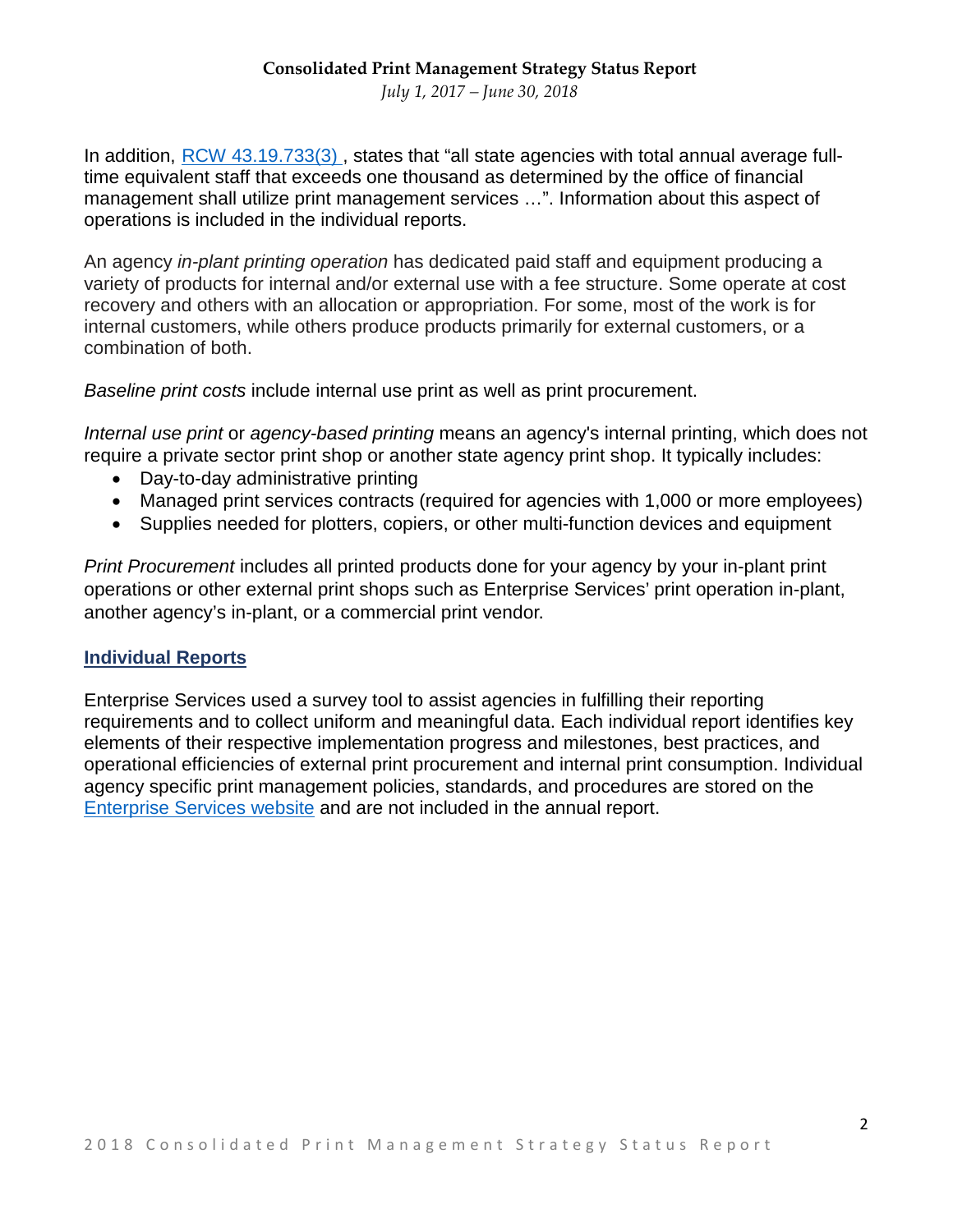## **II. Participants**

The table below demonstrates agency compliance with requirements of [WAC 200-380.](http://apps.leg.wa.gov/wac/default.aspx?cite=200-380)

| <b>Agency Name</b>                            | <b>Total</b><br><b>FTE</b> | Report<br><b>Annually to</b><br><b>Enterprise</b><br><b>Services</b> | <b>Adopt</b><br>Policies,<br><b>Procedures</b><br>and<br><b>Standards</b> | <b>Determine</b><br><b>Baseline</b><br><b>Cost</b> | <b>Utilize</b><br><b>Managed</b><br><b>Print Services</b><br>for Agencies<br>over 1,000<br><b>FTE's</b> |
|-----------------------------------------------|----------------------------|----------------------------------------------------------------------|---------------------------------------------------------------------------|----------------------------------------------------|---------------------------------------------------------------------------------------------------------|
| <b>House of Representatives</b>               | 369                        | <b>No</b>                                                            | <b>No</b>                                                                 | <b>No</b>                                          | Not Applicable                                                                                          |
| Senate                                        | 266                        | <b>No</b>                                                            | <b>No</b>                                                                 | <b>No</b>                                          | Not Applicable                                                                                          |
| Joint Transportation<br>Committee             | 3                          | <b>No</b>                                                            | No                                                                        | No                                                 | Not Applicable                                                                                          |
| Joint Leg. Audit & Review<br>Committee        | 25                         | <b>No</b>                                                            | <b>No</b>                                                                 | <b>No</b>                                          | Not Applicable                                                                                          |
| Leg Evaluation & Account<br>Prog Comm         | 12                         | <b>No</b>                                                            | <b>No</b>                                                                 | <b>No</b>                                          | Not Applicable                                                                                          |
| Office of State Actuary                       | 17                         | <b>No</b>                                                            | <b>No</b>                                                                 | <b>No</b>                                          | Not Applicable                                                                                          |
| Office of Legislative<br><b>Support Svcs</b>  | 46                         | <b>No</b>                                                            | <b>No</b>                                                                 | <b>No</b>                                          | Not Applicable                                                                                          |
| <b>Joint Legislative Systems</b><br>Committee | 56                         | <b>No</b>                                                            | <b>No</b>                                                                 | <b>No</b>                                          | Not Applicable                                                                                          |
| <b>Statute Law Committee</b>                  | 47                         | <b>No</b>                                                            | <b>No</b>                                                                 | <b>No</b>                                          | Not Applicable                                                                                          |
| <b>Supreme Court</b>                          | 61                         | <b>No</b>                                                            | <b>No</b>                                                                 | <b>No</b>                                          | Not Applicable                                                                                          |
| <b>State Law Library</b>                      | 14                         | <b>No</b>                                                            | <b>No</b>                                                                 | No                                                 | Not Applicable                                                                                          |
| <b>Court of Appeals</b>                       | 141                        | <b>No</b>                                                            | <b>No</b>                                                                 | <b>No</b>                                          | Not Applicable                                                                                          |
| Commission On Judicial<br>Conduct             | 10                         | Yes                                                                  | <b>No</b>                                                                 | Yes                                                | Not Applicable                                                                                          |
| Admin Office of the Courts                    | 396                        | <b>No</b>                                                            | <b>No</b>                                                                 | <b>No</b>                                          | Not Applicable                                                                                          |
| Office of Public Defense                      | 16                         | <b>No</b>                                                            | <b>No</b>                                                                 | <b>No</b>                                          | Not Applicable                                                                                          |
| Office of Civil Legal Aid                     | 3                          | <b>No</b>                                                            | <b>No</b>                                                                 | <b>No</b>                                          | Not Applicable                                                                                          |
| Office of the Governor                        | 54                         | <b>No</b>                                                            | No                                                                        | No                                                 | Not Applicable                                                                                          |
| <b>Office of Lieutenant</b><br>Governor       | 7                          | <b>No</b>                                                            | <b>No</b>                                                                 | <b>No</b>                                          | Not Applicable                                                                                          |
| <b>Public Disclosure</b><br>Commission        | 31                         | Yes                                                                  | No                                                                        | Yes                                                | Not Applicable                                                                                          |
| Office of the Secretary of<br><b>State</b>    | 280                        | Yes                                                                  | <b>No</b>                                                                 | Yes                                                | Not Applicable                                                                                          |
| Governor's Office of Indian<br><b>Affairs</b> | $\overline{2}$             | <b>No</b>                                                            | <b>No</b>                                                                 | <b>No</b>                                          | Not Applicable                                                                                          |
| Comm on Asian Pacific<br><b>Amer Affairs</b>  | $\overline{2}$             | Yes                                                                  | No                                                                        | Yes                                                | Not Applicable                                                                                          |
| <b>Office of State Treasurer</b>              | 68                         | <b>No</b>                                                            | No                                                                        | <b>No</b>                                          | Not Applicable                                                                                          |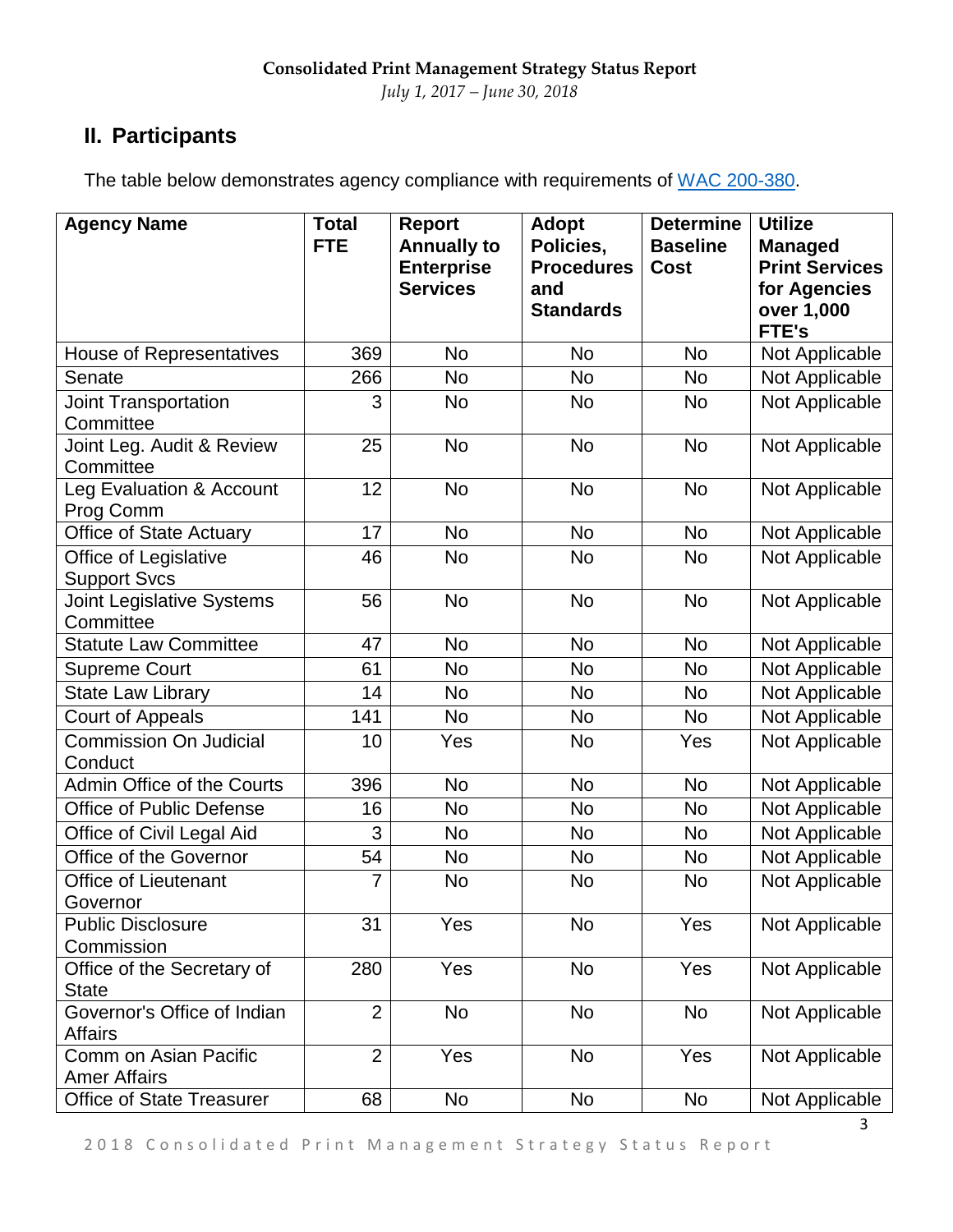*July 1, 2017 – June 30, 2018*

| <b>Agency Name</b>                                    | <b>Total</b><br><b>FTE</b> | <b>Report</b><br><b>Annually to</b><br><b>Enterprise</b><br><b>Services</b> | <b>Adopt</b><br>Policies,<br><b>Procedures</b><br>and<br><b>Standards</b> | <b>Determine</b><br><b>Baseline</b><br><b>Cost</b> | <b>Utilize</b><br><b>Managed</b><br><b>Print Services</b><br>for Agencies<br>over 1,000<br>FTE's |
|-------------------------------------------------------|----------------------------|-----------------------------------------------------------------------------|---------------------------------------------------------------------------|----------------------------------------------------|--------------------------------------------------------------------------------------------------|
| <b>Office of State Auditor</b>                        | 336                        | <b>No</b>                                                                   | <b>No</b>                                                                 | <b>No</b>                                          | Not Applicable                                                                                   |
| <b>Comm on Salaries Elected</b><br><b>Officials</b>   | $\overline{2}$             | <b>No</b>                                                                   | <b>No</b>                                                                 | <b>No</b>                                          | Not Applicable                                                                                   |
| <b>Office of Attorney General</b>                     | 1145                       | Yes                                                                         | <b>No</b>                                                                 | Yes                                                | Yes                                                                                              |
| <b>Caseload Forecast Council</b>                      | 14                         | Yes                                                                         | Yes                                                                       | Yes                                                | Not Applicable                                                                                   |
| Dept of Financial<br>Institutions                     | 199                        | Yes                                                                         | <b>No</b>                                                                 | Yes                                                | Not Applicable                                                                                   |
| Department of Commerce                                | 303                        | Yes                                                                         | <b>No</b>                                                                 | Yes                                                | Not Applicable                                                                                   |
| Economic & Revenue<br><b>Forecast Council</b>         | 6                          | Yes                                                                         | Yes                                                                       | Yes                                                | Not Applicable                                                                                   |
| <b>Office of Financial</b><br>Management              | 227                        | Yes                                                                         | <b>No</b>                                                                 | Yes                                                | Not Applicable                                                                                   |
| <b>Wash State Health Care</b><br>Authority            | 1313                       | Yes                                                                         | Yes                                                                       | Yes                                                | Yes                                                                                              |
| <b>Office of Administrative</b><br>Hearings           | 164                        | <b>No</b>                                                                   | <b>No</b>                                                                 | <b>No</b>                                          | Not Applicable                                                                                   |
| <b>State Lottery Commission</b>                       | 145                        | <b>No</b>                                                                   | <b>No</b>                                                                 | <b>No</b>                                          | Not Applicable                                                                                   |
| <b>Washington State</b><br><b>Gambling Comm</b>       | 116                        | Yes                                                                         | <b>No</b>                                                                 | Yes                                                | Not Applicable                                                                                   |
| Commission on Hispanic<br><b>Affairs</b>              | $\overline{2}$             | <b>No</b>                                                                   | <b>No</b>                                                                 | <b>No</b>                                          | Not Applicable                                                                                   |
| <b>Commission African-</b><br><b>American Affairs</b> | $\overline{2}$             | Yes                                                                         | <b>No</b>                                                                 | Yes                                                | Not Applicable                                                                                   |
| Human Rights Commission                               | 34                         | <b>No</b>                                                                   | <b>No</b>                                                                 | <b>No</b>                                          | Not Applicable                                                                                   |
| <b>Department of Retirement</b><br><b>Systems</b>     | 252                        | Yes                                                                         | <b>No</b>                                                                 | Yes                                                | Not Applicable                                                                                   |
| <b>State Investment Board</b>                         | 104                        | <b>No</b>                                                                   | <b>No</b>                                                                 | <b>No</b>                                          | Not Applicable                                                                                   |
| Department of Revenue                                 | 1315                       | Yes                                                                         | No                                                                        | Yes                                                | Yes                                                                                              |
| <b>Board of Tax Appeals</b>                           | 17                         | <b>No</b>                                                                   | No                                                                        | No                                                 | Not Applicable                                                                                   |
| Off of Minority & Women's<br><b>Business</b>          | 24                         | <b>No</b>                                                                   | <b>No</b>                                                                 | <b>No</b>                                          | Not Applicable                                                                                   |
| Office of Insurance<br>Commissioner                   | 246                        | Yes                                                                         | <b>No</b>                                                                 | Yes                                                | Not Applicable                                                                                   |
| <b>Consolidated Tech Serv</b>                         | 562                        | <b>No</b>                                                                   | <b>No</b>                                                                 | <b>No</b>                                          | Not Applicable                                                                                   |
| <b>State Board of Accountancy</b>                     | 12                         | Yes                                                                         | Yes                                                                       | Yes                                                | Not Applicable                                                                                   |
| Department of Enterprise<br><b>Services</b>           | 801                        | Yes                                                                         | Yes                                                                       | Yes                                                | Not Applicable                                                                                   |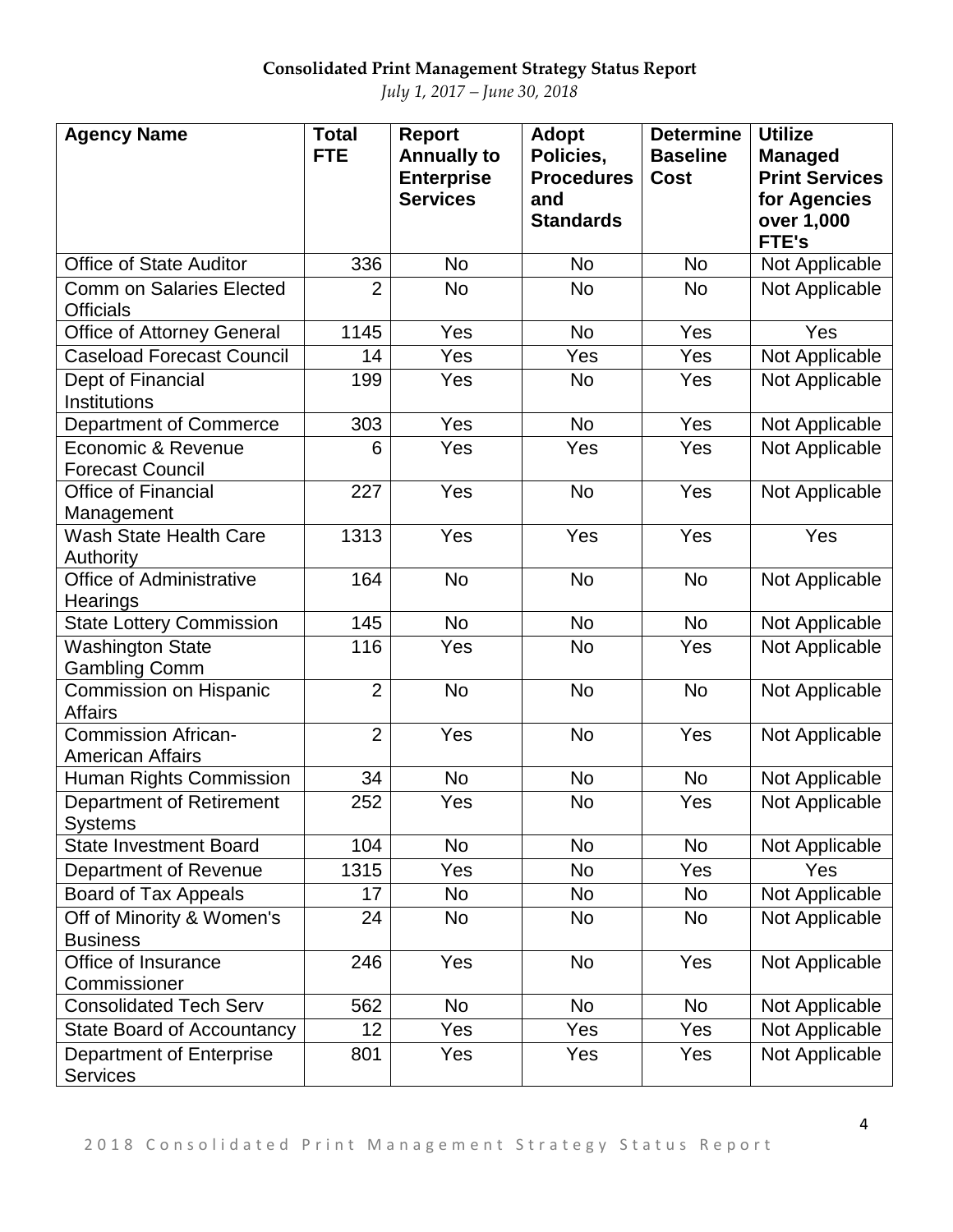| <b>Agency Name</b>                                | <b>Total</b><br><b>FTE</b> | Report<br><b>Annually to</b><br><b>Enterprise</b><br><b>Services</b> | <b>Adopt</b><br>Policies,<br><b>Procedures</b><br>and<br><b>Standards</b> | <b>Determine</b><br><b>Baseline</b><br><b>Cost</b> | <b>Utilize</b><br><b>Managed</b><br><b>Print Services</b><br>for Agencies<br>over 1,000<br>FTE's |
|---------------------------------------------------|----------------------------|----------------------------------------------------------------------|---------------------------------------------------------------------------|----------------------------------------------------|--------------------------------------------------------------------------------------------------|
| <b>Washington Horse Racing</b><br>Commission      | 16                         | Yes                                                                  | Yes                                                                       | Yes                                                | Not Applicable                                                                                   |
| Board of Indust Insurance<br>Appeals              | 164                        | Yes                                                                  | <b>No</b>                                                                 | Yes                                                | Not Applicable                                                                                   |
| <b>Liquor and Cannabis Board</b>                  | 368                        | Yes                                                                  | <b>No</b>                                                                 | Yes                                                | Not Applicable                                                                                   |
| <b>Board of Pilotage</b><br>Commissioners         | 3                          | <b>No</b>                                                            | <b>No</b>                                                                 | No                                                 | Not Applicable                                                                                   |
| Utilities and Transportation<br>Comm              | 176                        | Yes                                                                  | <b>No</b>                                                                 | Yes                                                | Not Applicable                                                                                   |
| <b>Board for Volunteer</b><br><b>Firefighters</b> | $\overline{4}$             | <b>No</b>                                                            | <b>No</b>                                                                 | <b>No</b>                                          | Not Applicable                                                                                   |
| <b>Washington State Patrol</b>                    | 2443                       | Yes                                                                  | <b>No</b>                                                                 | Yes                                                | Yes                                                                                              |
| Wa St Criminal Justice<br><b>Train Comm</b>       | 55                         | <b>No</b>                                                            | <b>No</b>                                                                 | <b>No</b>                                          | Not Applicable                                                                                   |
| <b>Wash Traffic Safety</b><br>Commission          | 21                         | Yes                                                                  | <b>No</b>                                                                 | Yes                                                | Not Applicable                                                                                   |
| Department of Labor and<br>Industries             | 3008                       | Yes                                                                  | <b>No</b>                                                                 | <b>No</b>                                          | Yes                                                                                              |
| Department of Licensing                           | 1522                       | Yes                                                                  | Yes                                                                       | Yes                                                | Yes                                                                                              |
| <b>Military Department</b>                        | 330                        | <b>No</b>                                                            | <b>No</b>                                                                 | <b>No</b>                                          | Not Applicable                                                                                   |
| <b>Public Employment</b><br><b>Relations Comm</b> | 41                         | Yes                                                                  | <b>No</b>                                                                 | Yes                                                | Not Applicable                                                                                   |
| Dept of Social and Health<br><b>Services</b>      | 15388                      | Yes                                                                  | <b>No</b>                                                                 | Yes                                                | Yes                                                                                              |
| Department of Health                              | 1822                       | Yes                                                                  | <b>No</b>                                                                 | Yes                                                | <b>No</b>                                                                                        |
| Department of Veterans<br><b>Affairs</b>          | 856                        | Yes                                                                  | Yes                                                                       | Yes                                                | Not Applicable                                                                                   |
| Dept of Children, Youth, &<br><b>Families</b>     | 4021                       | <b>No</b>                                                            | <b>No</b>                                                                 | <b>No</b>                                          | <b>No</b>                                                                                        |
| <b>Department of Corrections</b>                  | 8554                       | Yes                                                                  | No                                                                        | Yes                                                | Yes                                                                                              |
| Dept of Services for the<br><b>Blind</b>          | 80                         | No                                                                   | <b>No</b>                                                                 | <b>No</b>                                          | Not Applicable                                                                                   |
| <b>Student Achievement</b><br>Council             | 110                        | Yes                                                                  | <b>No</b>                                                                 | Yes                                                | Not Applicable                                                                                   |
| <b>LEOFF 2 Retirement Board</b>                   | $\overline{7}$             | No                                                                   | No                                                                        | <b>No</b>                                          | Not Applicable                                                                                   |
| Supt of Public Instruction                        | 388                        | <b>No</b>                                                            | No                                                                        | No                                                 | Not Applicable                                                                                   |
| State School for the Blind                        | 98                         | No                                                                   | No                                                                        | <b>No</b>                                          | Not Applicable                                                                                   |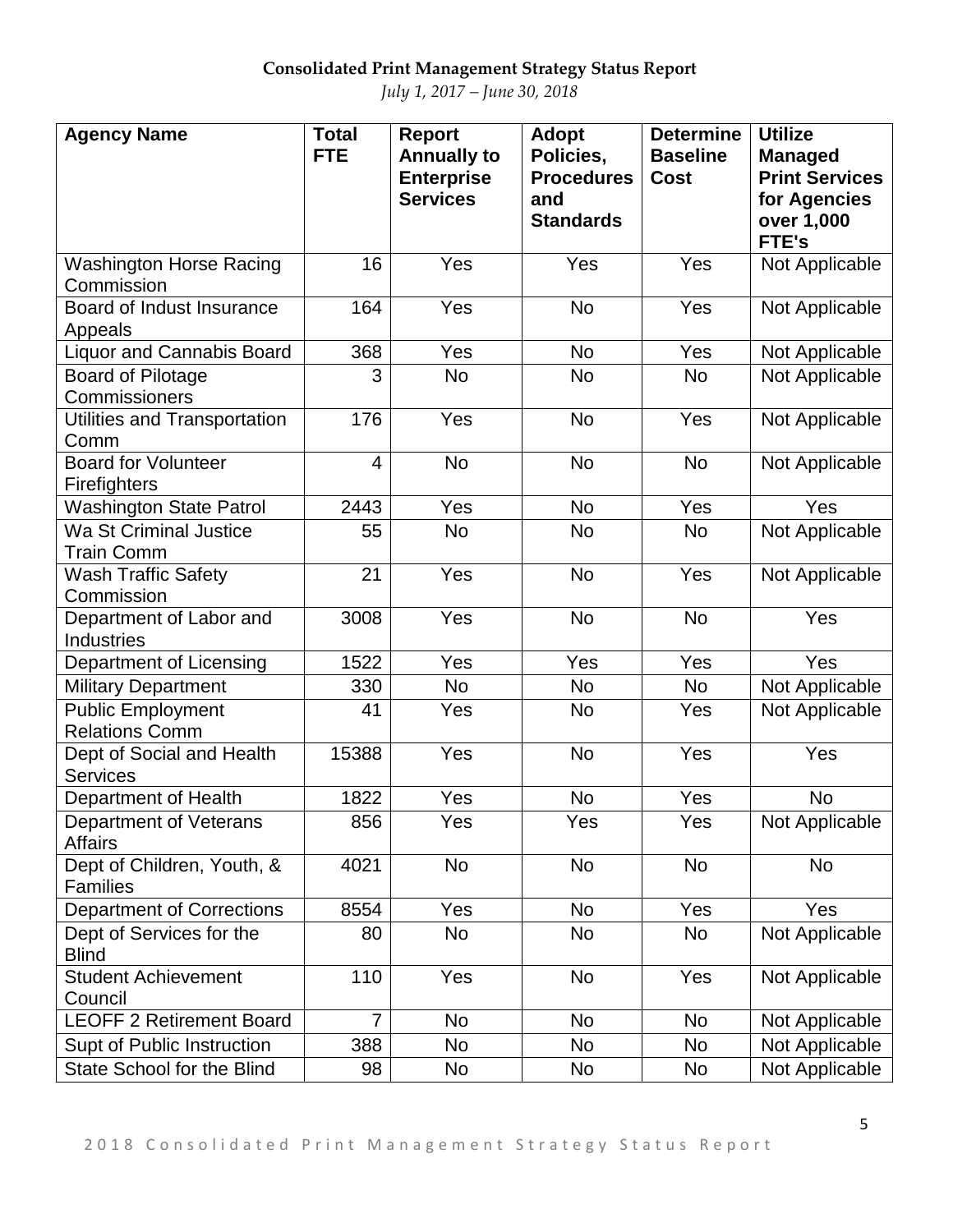| <b>Agency Name</b>                                      | <b>Total</b><br><b>FTE</b> | Report<br><b>Annually to</b><br><b>Enterprise</b><br><b>Services</b> | <b>Adopt</b><br>Policies,<br><b>Procedures</b><br>and<br><b>Standards</b> | <b>Determine</b><br><b>Baseline</b><br><b>Cost</b> | <b>Utilize</b><br><b>Managed</b><br><b>Print Services</b><br>for Agencies<br>over 1,000<br>FTE's |
|---------------------------------------------------------|----------------------------|----------------------------------------------------------------------|---------------------------------------------------------------------------|----------------------------------------------------|--------------------------------------------------------------------------------------------------|
| WA St. Center for Child<br>Deafness                     | 126                        | <b>No</b>                                                            | <b>No</b>                                                                 | <b>No</b>                                          | Not Applicable                                                                                   |
| <b>Workforce Train &amp; Educ</b><br><b>Coord Board</b> | 25                         | Yes                                                                  | <b>No</b>                                                                 | <b>No</b>                                          | Not Applicable                                                                                   |
| Dept of Arch and Hist<br>Preservation                   | 20                         | <b>No</b>                                                            | <b>No</b>                                                                 | <b>No</b>                                          | Not Applicable                                                                                   |
| University of Washington                                | 22809                      | <b>No</b>                                                            | <b>No</b>                                                                 | <b>No</b>                                          | <b>No</b>                                                                                        |
| <b>Washington State</b><br><b>University</b>            | 6582                       | Yes                                                                  | Yes                                                                       | <b>No</b>                                          | <b>No</b>                                                                                        |
| Eastern Washington<br><b>University</b>                 | 1438                       | Yes                                                                  | Yes                                                                       | Yes                                                | Yes                                                                                              |
| Central Washington<br><b>University</b>                 | 1548                       | <b>No</b>                                                            | <b>No</b>                                                                 | <b>No</b>                                          | <b>No</b>                                                                                        |
| The Evergreen State<br>College                          | 641                        | Yes                                                                  | <b>No</b>                                                                 | <b>No</b>                                          | Not Applicable                                                                                   |
| Western Washington<br><b>University</b>                 | 1787                       | <b>No</b>                                                            | <b>No</b>                                                                 | <b>No</b>                                          | <b>No</b>                                                                                        |
| <b>Washington State Arts</b><br>Commission              | 13                         | Yes                                                                  | Yes                                                                       | Yes                                                | Not Applicable                                                                                   |
| <b>Washington State Historical</b><br>Society           | 39                         | Yes                                                                  | Yes                                                                       | Yes                                                | Not Applicable                                                                                   |
| <b>East Wash State Historical</b><br>Society            | 32                         | <b>No</b>                                                            | <b>No</b>                                                                 | <b>No</b>                                          | Not Applicable                                                                                   |
| Department of<br>Transportation                         | 4858                       | Yes                                                                  | <b>No</b>                                                                 | Yes                                                | <b>No</b>                                                                                        |
| <b>County Road</b><br><b>Administration Board</b>       | 17                         | Yes                                                                  | No                                                                        | Yes                                                | Not Applicable                                                                                   |
| Transportation<br><b>Improvement Board</b>              | 16                         | Yes                                                                  | <b>No</b>                                                                 | <b>No</b>                                          | Not Applicable                                                                                   |
| <b>Transportation Commission</b>                        | 10                         | <b>No</b>                                                            | No                                                                        | <b>No</b>                                          | Not Applicable                                                                                   |
| <b>Freight Mobility Strategic</b><br>Invest             | $\overline{2}$             | Yes                                                                  | Yes                                                                       | Yes                                                | Not Applicable                                                                                   |
| Columbia River Gorge<br>Commission                      | $\overline{7}$             | Yes                                                                  | Yes                                                                       | Yes                                                | Not Applicable                                                                                   |
| Department of Ecology                                   | 1701                       | Yes                                                                  | Yes                                                                       | Yes                                                | Yes                                                                                              |
| <b>Wa Pollution Liab</b><br>Insurance Program           | 11                         | Yes                                                                  | <b>No</b>                                                                 | Yes                                                | Not Applicable                                                                                   |
| <b>State Parks and Recreation</b><br>Comm               | 711                        | Yes                                                                  | <b>No</b>                                                                 | Yes                                                | Not Applicable                                                                                   |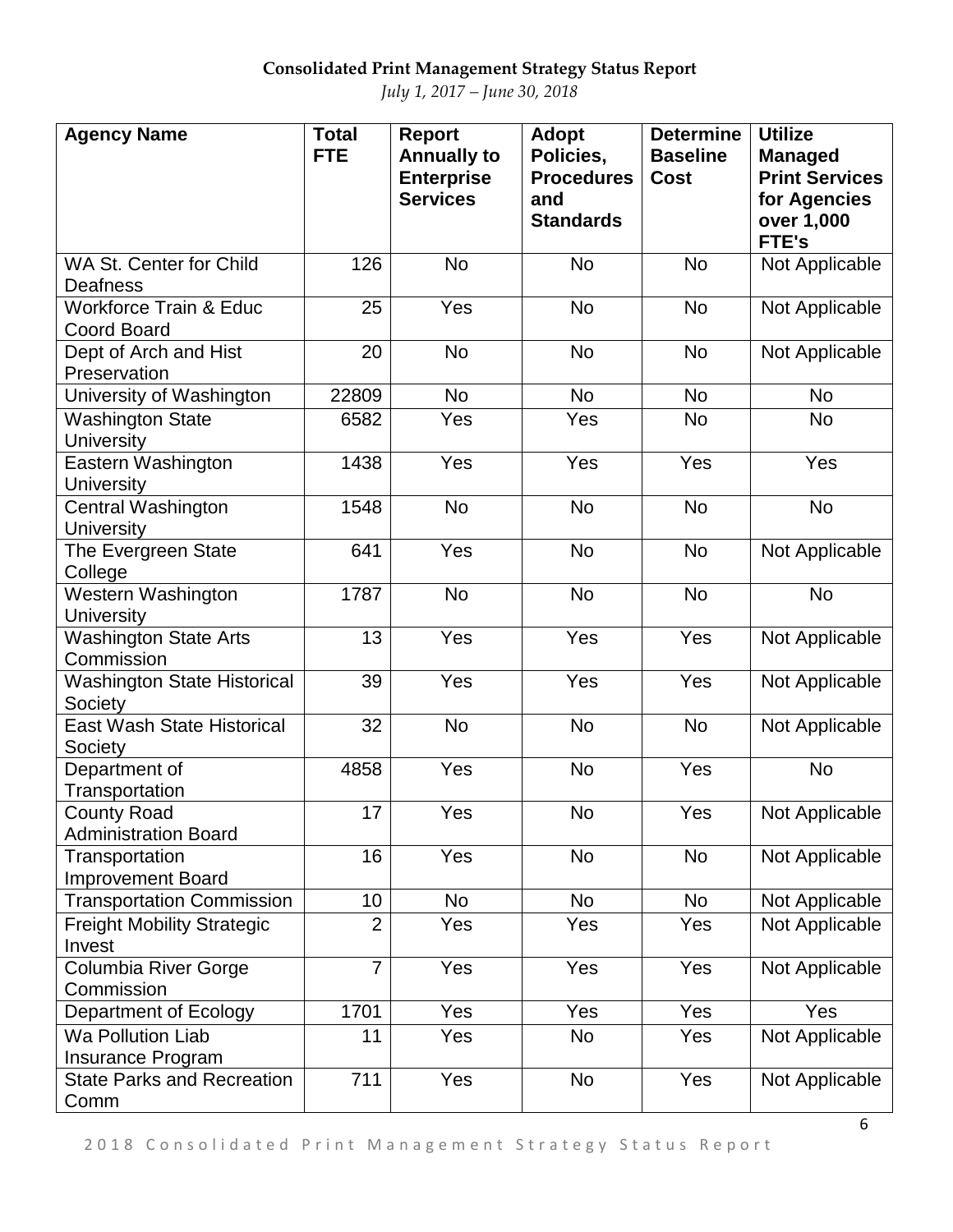| <b>Agency Name</b>                               | <b>Total</b><br>FTE. | Report<br><b>Annually to</b><br><b>Enterprise</b><br><b>Services</b> | Adopt<br>Policies,<br><b>Procedures</b><br>and<br><b>Standards</b> | <b>Determine</b><br><b>Baseline</b><br><b>Cost</b> | <b>Utilize</b><br><b>Managed</b><br><b>Print Services</b><br>for Agencies<br>over 1,000<br>FTE's |
|--------------------------------------------------|----------------------|----------------------------------------------------------------------|--------------------------------------------------------------------|----------------------------------------------------|--------------------------------------------------------------------------------------------------|
| <b>Rec/Conserv Funding</b><br><b>Board</b>       | 40                   | Yes                                                                  | <b>No</b>                                                          | <b>Yes</b>                                         | Not Applicable                                                                                   |
| <b>Environmental &amp; Land Use</b><br>Hearings  | 16                   | <b>No</b>                                                            | No                                                                 | No                                                 | Not Applicable                                                                                   |
| <b>State Conservation</b><br>Commission          | 20                   | Yes                                                                  | <b>No</b>                                                          | Yes                                                | Not Applicable                                                                                   |
| Department of Fish and<br>Wildlife               | 1607                 | Yes                                                                  | <b>No</b>                                                          | Yes                                                | <b>No</b>                                                                                        |
| <b>Puget Sound Partnership</b>                   | 37                   | Yes                                                                  | No                                                                 | Yes                                                | Not Applicable                                                                                   |
| <b>Department of Natural</b><br><b>Resources</b> | 1528                 | <b>No</b>                                                            | <b>No</b>                                                          | <b>No</b>                                          | <b>No</b>                                                                                        |
| Department of Agriculture                        | 878                  | Yes                                                                  | Yes                                                                | Yes                                                | Not Applicable                                                                                   |
| <b>Employment Security</b><br>Department         | 1694                 | Yes                                                                  | <b>No</b>                                                          | Yes                                                | Yes                                                                                              |
| Community/Technical<br><b>College System</b>     | 15997                | Yes                                                                  | <b>Yes</b>                                                         | <b>Yes</b>                                         | <b>No</b>                                                                                        |

Since 2015, extensive outreach has been done to increase awareness of Print Management requirements. Reasons why agencies may not have started implementing Print Management strategies may include:

- Lack of awareness, there is no centralized list that identifies who is responsible for Print Management within each agency.
- Responsibilities of positions within each agency vary. Some agencies may not have identified a resource for Print Management or the agency designee may not have authority to implement agency-wide strategies.
- Limited staff resources, agencies may be having difficulty fulfilling Print Management requirements given other mission-critical activities.

This document consolidates the print management strategy reports submitted by 78 Washington state agencies describing their respective print management practices for the period of July 1, 2017, to June 30, 2018.

| <b>Agency Type</b>        | 2016 | 2017 | 2018            |
|---------------------------|------|------|-----------------|
| <b>State Agencies</b>     | 31   | 35   | 32 <sup>2</sup> |
| Boards and<br>Commissions | 15   | 36   | 23              |
| <b>Higher Education</b>   | 30   | 34   | 23              |
| Total                     | 76   | 105  | 78              |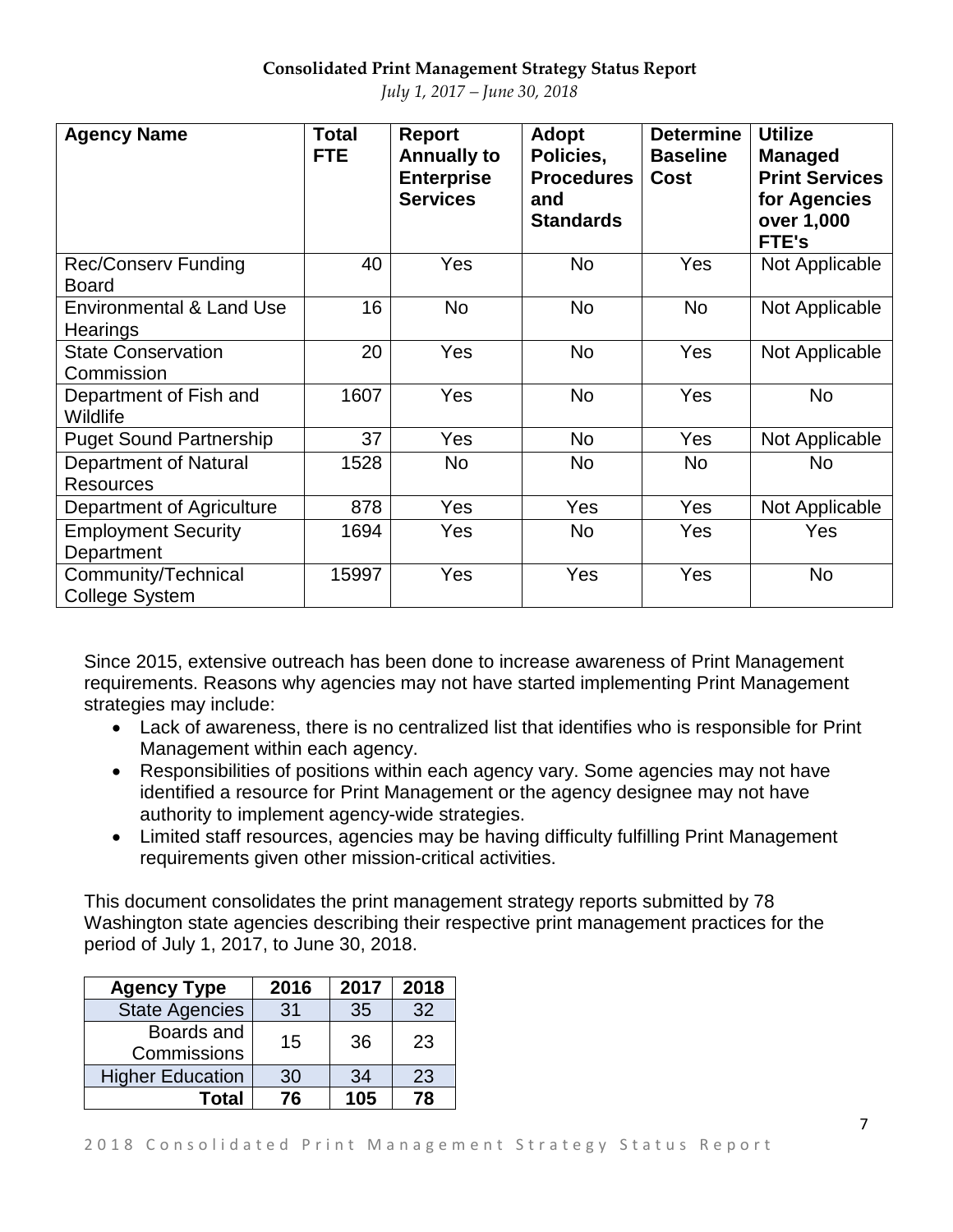*July 1, 2017 – June 30, 2018*

- Sixteen agencies with 1,000 or more FTEs submitted annual reports.
- Twenty-five agencies of varying sizes operate in-plant printing services.
- Forty-eight of the 78 agencies reporting have fewer than 500 FTEs.



## **III. Milestones Toward Print Management Implementation Statewide**

Key findings include status of compliance, targets dates, and progress. The survey asked each agency when it would adopt a print management policy, standards, and procedures if they did not currently have these required documents adopted as of June 30, 2018. The chart below shows the targeted adoption schedule for the majority of the 78 survey respondents.

#### **Adoption Status of Print Management Policy, Standards, and Procedures as of June 30, 2018**

| <b>Policy</b>    | <b>Standards</b>    | <b>Procedures</b>   |                 |
|------------------|---------------------|---------------------|-----------------|
| <b>Completed</b> | 29 Completed        | 24 Completed        | דר              |
| Complete by FY19 | 31 Complete by FY19 | 28 Complete by FY19 | 27              |
| Complete by FY20 | 12 Complete by FY20 | 15 Complete by FY20 | 15 <sup>1</sup> |

**Managed Print Practices and Policy Development Status**

There are sixteen agencies with greater than 1,000 full time equivalents (FTEs) that submitted a report in 2018. The survey asked all agencies regardless of size to share if they are utilizing managed print services (required for 1,000 or greater).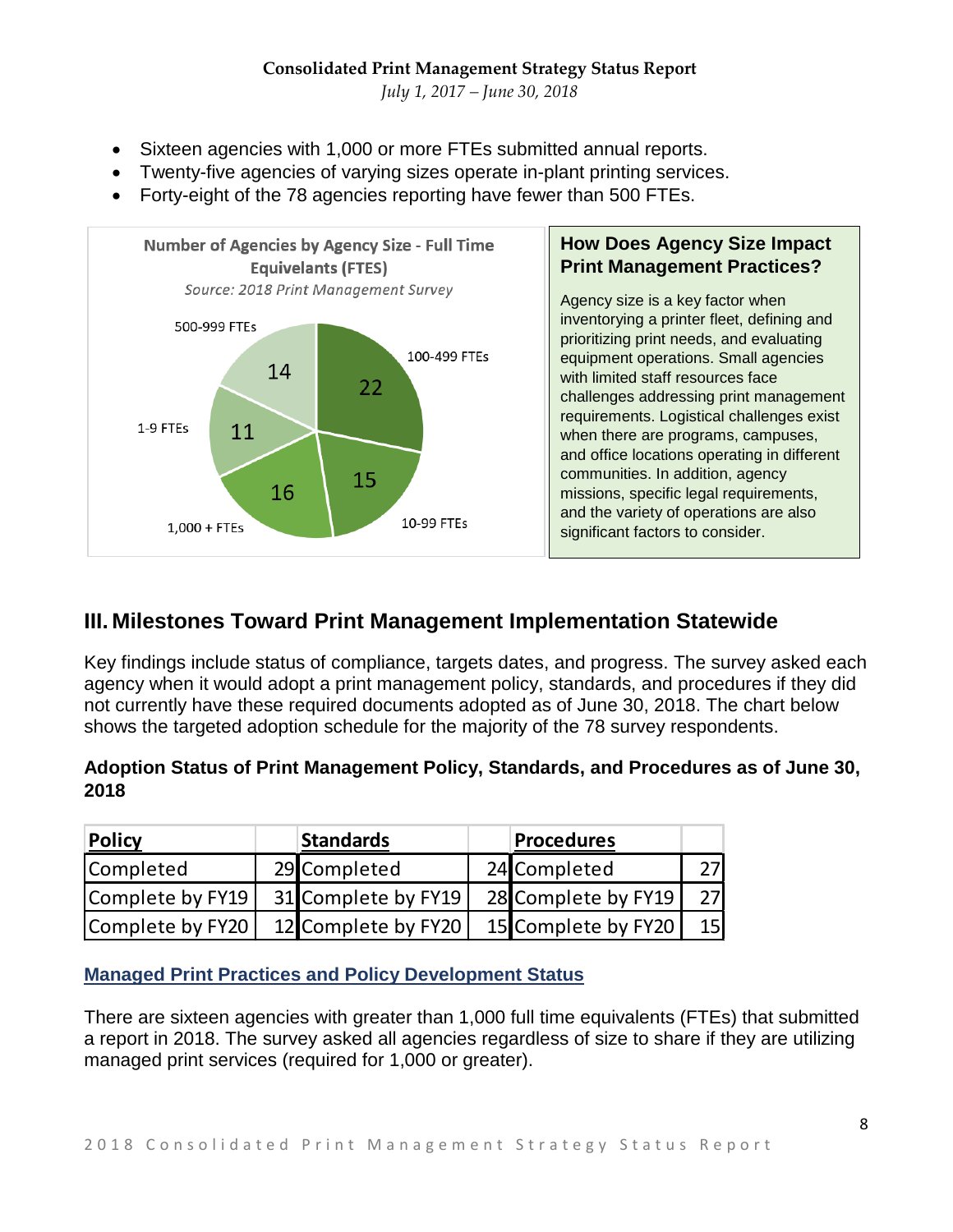*July 1, 2017 – June 30, 2018*

Thirty-two agencies use managed print services. Based on the 2018 survey, twelve agencies have 1,000 FTEs or more, while twenty of them have less. This means that regardless of size of this requirement, agencies see a benefit to utilizing managed print services.

#### **Progress Implementing Effective Print Management Strategies**

The survey asked agencies to select from a list of more than two dozen examples of milestones achieved during the reporting period. The following milestone/strategy groupings emerged as the most common implementation steps taken during the reporting period:

#### **Printer Fleet Assessment and Management**

Approximately 75 agencies have made significant progress on managing their printer fleet. This progress included creating centralized print areas, utilizing managed print services contracts, reducing or eliminated the number of desktop printers, and tapping into software and hardware features to create efficiencies.

#### **Increase Internal Education and Change Management**

Approximately 55 percent of the agencies responding have taken measures to increase employee awareness of preferred printing practices. These actions included operating a formal internal team that guides print procurement and management of internal use print equipment (e.g. multi-function devices), training employees on appropriate printer and plotter use, and supporting staff participation in the Statewide Print Management Strategies Team.

#### **Evaluation of Printing Needs and Procurement Options**

Agencies achieve efficiencies in print consumption in numerous ways such as printing less volume, less color, and changing how requests for outsourcing print jobs are done agencywide. It is worth noting several agencies have been implementing these strategies for as many as fifteen years and have realized significant benefits and efficiencies.

• Approximately 30 percent of the agencies responding reported they have taken steps to gain a better understanding of their printing needs and the options available. Examples included reviewing the frequency and cycle of their printing needs, exploring opportunities to reduce mailing expenses by utilizing state standard envelopes, consulting with Enterprise Services on print procurement, and/or utilizing online print ordering through myPrint.

## **IV.Outreach - Statewide Print Management Strategies Team & Information**

Enterprise Services convenes a Statewide Print Management Strategies Team on a quarterly basis to further statewide collaboration. This ad-hoc team includes self-engaged representatives from a variety of state agencies, boards, commissions, and institutions of higher education. During this reporting period, representatives from 50 agencies participated on this team. Using WebEx technology has increased statewide participation and reduced travel burdens on agencies.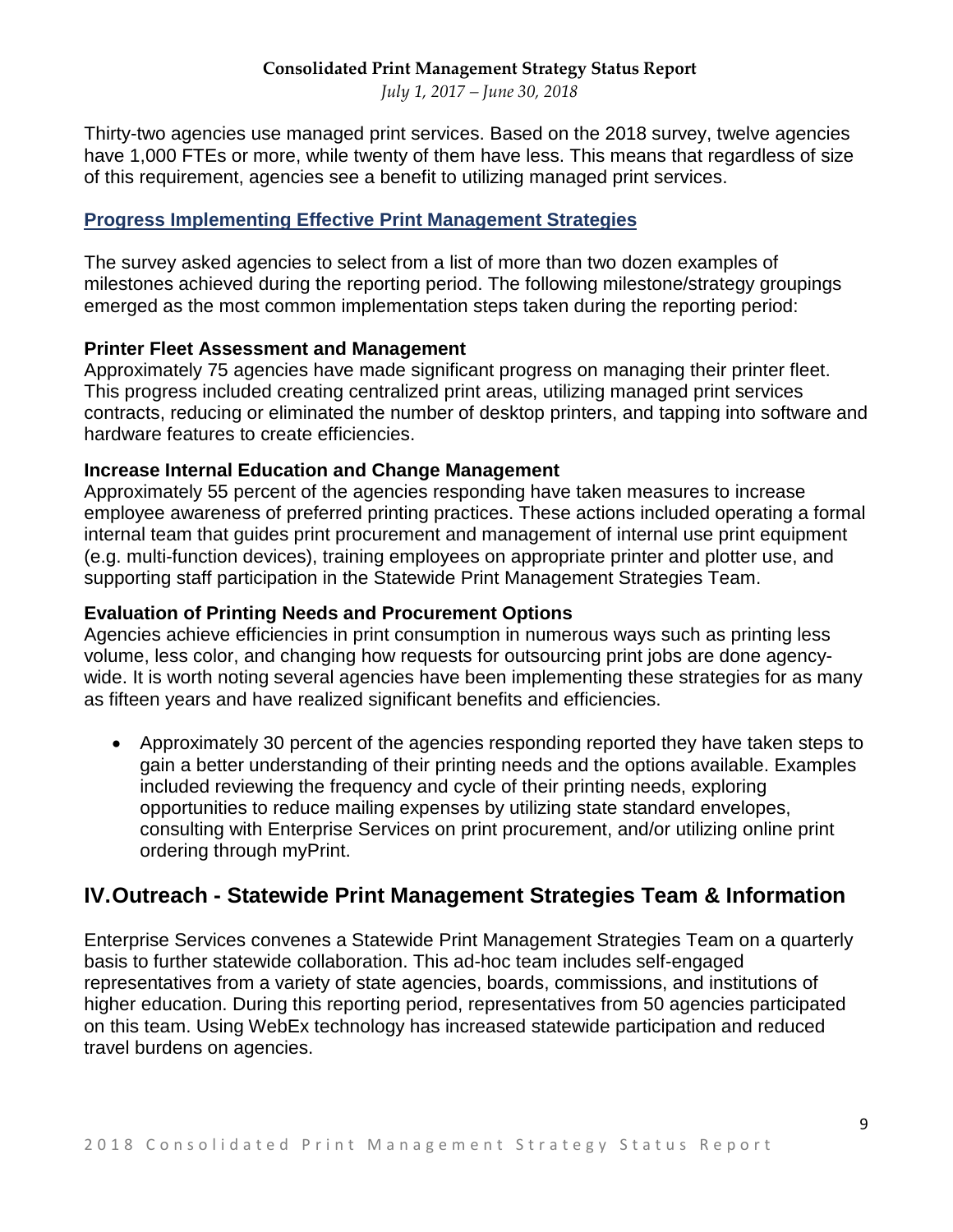The forum is an opportunity to develop a community of efficient and economical print operations and options. Enterprise Services develops fact sheets and presentations based on input from this team to address common questions about a variety of topics and team members from different agencies contribute by presenting during meetings. The goals of the statewide team include:

- Learning from each other by sharing success stories, best practices, challenges, and efforts to resolve common barriers
- Gaining awareness of the roles of in-plant and internal use print operations
- Understanding the critical elements of policies, standards, and procedures
- Defining meaningful cost data to track and report

## **V. Print Related Expenditures**

This 2018 report includes, for the first time, individual agency specific baseline print costs, i.e. internal use print as well as print procurement. The variety of each agency's services, size, mission, types of procurement and customer needs, and the lack of consistently used definitions created challenges for establishing a simple uniform fiscal tracking approach. Small agencies, boards and commissions, and most institutions of higher education have different organizational structures than the sixteen agencies with more than 1,000 FTEs. For all agencies, the number of different office locations or campuses across the state creates additional complexity.

There are a variety of unique external print procurement approaches and internal use printing practices used to meet their respective day-to-day administrative needs.

The following summarizes the observations from the past few years:

- 1. Enterprise Services continues to encourage each agency to examine their respective print needs and procurement procedures and define the best tracking approach to meet their needs.
- 2. Through the survey results and the discussions at the quarterly meetings, most agencies are supportive of tracking meaningful data to show increases in efficiencies in print practices.
- 3. The statewide team will continue to focus on this topic to compare common metrics related to printing operations and procurement.
- 4. In the future, it is likely that a common list of broadly defined expenditure types used by agencies that share common accounting systems and agency attributes will surface during quarterly meetings.
- 5. Enterprise Services and several other agencies worked with the Office of Financial Management to streamline the options related to print procurement in the existing *Chart of Accounts*.
- 6. The diversity of accounting systems and reporting requirements among the different agency types and sizes creates challenges in exact apples to apples comparisons of expenditures on a statewide basis.

The following is the print spend data reported in 2018: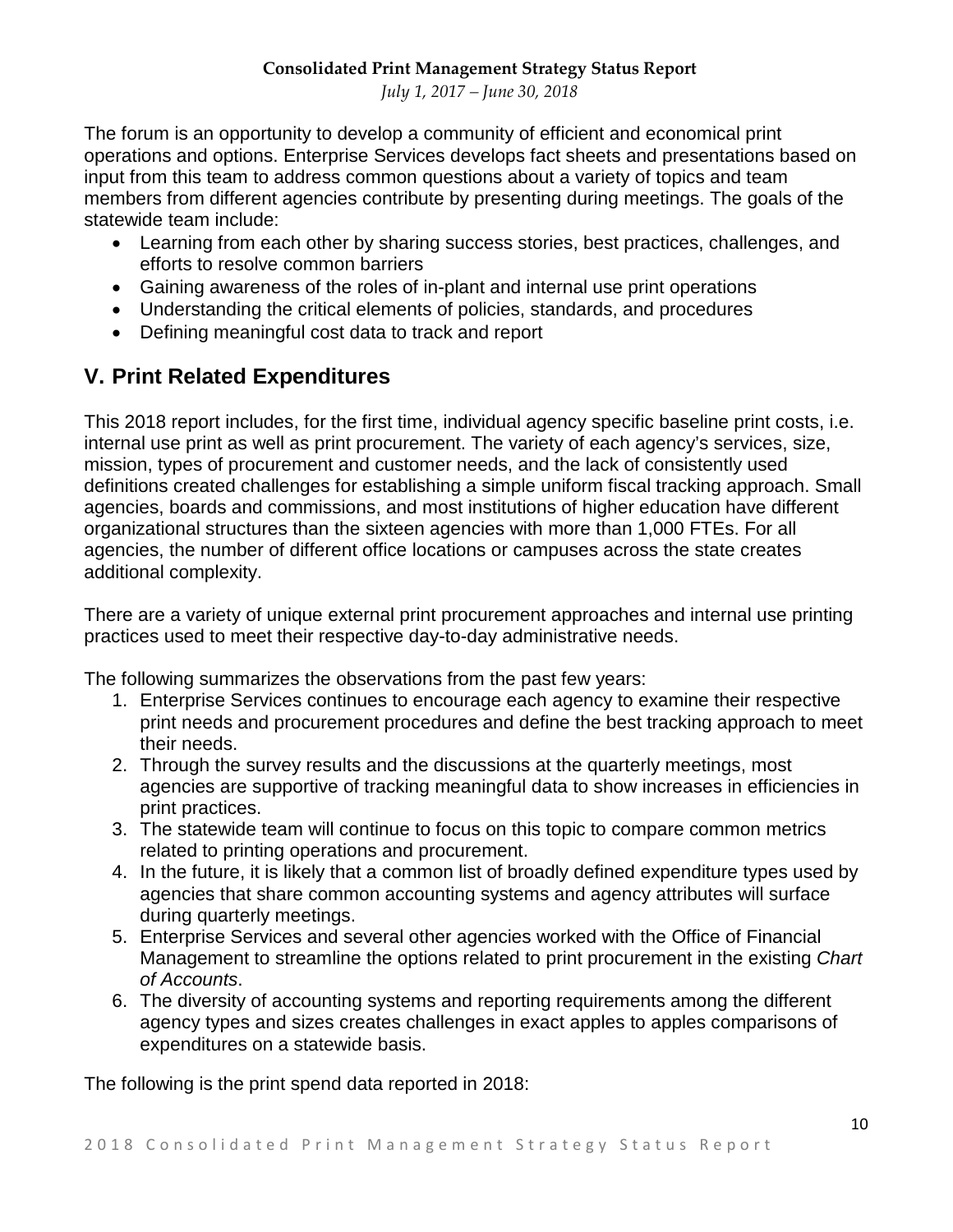*July 1, 2017 – June 30, 2018*

- 69 Agencies reported print spend
- Total print cost: \$38,066,075
- Total internal use cost \$21,120,439
- Total external use cost \$16,945,636

## **VI. Continued Success and Next Steps**

Enterprise Services will support print management implementation statewide by continuing to conduct outreach, promote the benefits of compliance with the requirements, and encourage expanded engagement in print management. The following list includes activities that Enterprise Services is required in RCW and WAC to perform:

- Coordinating the annual survey, consolidate, and publish the annual status reports submitted by agencies. (WAC 200-380 requires annual reporting to Enterprise Services)
- Updating the *Print Management Guidelines* periodically [\(RCW 43.19.742\)](http://app.leg.wa.gov/RCW/default.aspx?cite=43.19.742)
- Convening the semi-annual meetings of the Statewide Print Management Strategies Team.
- Exploring and responding to outreach requests from the annual surveys and individual requests.
- Contribute to maintaining communication and information sharing including maintaining the [Print Management website.](http://des.wa.gov/services/printing-mail/printing-services/print-management)

This year's survey asked how Enterprise Services could assist each agency in being successful with print management implementation. The survey gave agencies the opportunity to write open-ended responses in addition to three-targeted choices:

- 1. Twelve requests to help facilitate print management conversations within their respective agencies;
- 2. Twenty-four requests for additional information about print management; and
- 3. Nine requests for consultation regarding managed print services.

The 2018 survey yielded more than fifty open-ended responses for this question. The responses highlighted that most agencies utilize the information currently provided by Enterprise Services. It is the hope that with increasing number of polices, standards, and procedures in place the annual reporting will become simpler for all agencies.